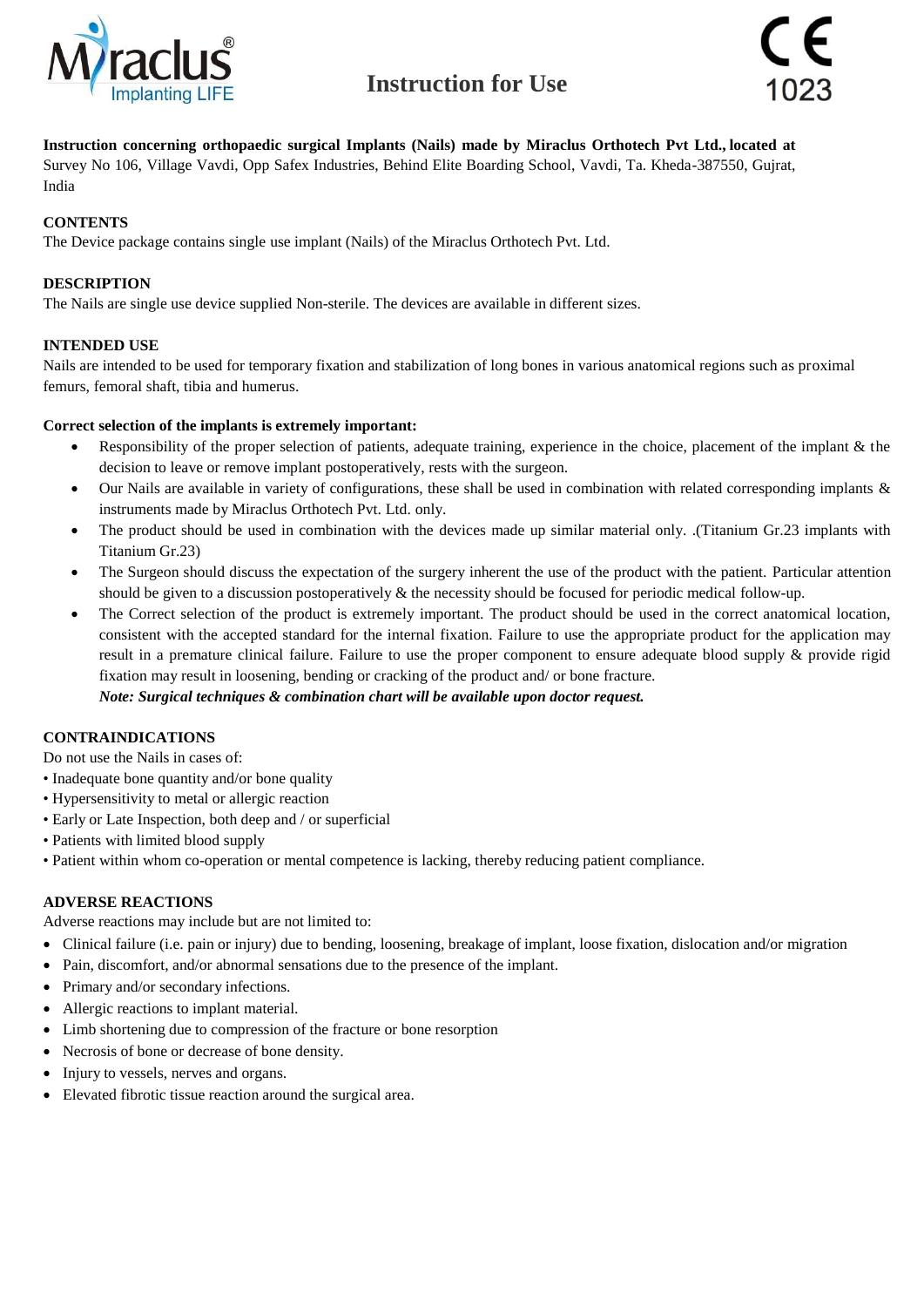

#### **SAFETY PRECAUTIONS**

- The Product should only be used by the medical personnel who hold relevant qualification.
- Never use the product that has been damaged by Improper handling in the hospital or in any other way.
- Never reuse an implant. Although the implant appears to be undamaged, previous stresses may have created non-visible damage that could result in implant failure.
- Safety Precaution for Special Cases

## **Pregnant Women**

- $\checkmark$  Ensure that there should be less blood loss during the surgery.
- $\checkmark$  Anaesthesia should not be used in such case.
- $\checkmark$  Operational environment must be free from radiation.

#### **Infant / Children**

- $\checkmark$  Ensure that there should be less blood loss during the surgery.
- $\checkmark$  Operational environment must be free from radiation.
- $\checkmark$  Epiphysis should not be damaged

#### **HOW SUPPLIED/STORAGE:**

The implants are individually packed in protective packaging that is labelled to its contents properly. All Single use **Non-sterile** implants are supplied.

- Implants should be stored in the original protective packaging.
- Store the implants in a dry and dust-free place (standard hospital environment).

#### **INSPECTION:**

Before use, inspect the box carefully. Do not use when

- Implants has scratches & damage
- Improper threads with damages
- Prior to surgery check suitability of fixation of this implant with its corresponding implant, and also ensure strength of whole assembly.

#### **OPERATING INSTRUCTIONS**

The Miraclus Orthotech Pvt. Ltd implants should be implanted only with the related corresponding instruments made by Miraclus Orthotech Pvt. Ltd.

Also ensure the availability of same implant as standby.

Surgeon should document the implant details (name, item, number, lot number) in surgery record.

#### **PRE-OPERATIVE**

- Keep the instructions for use accessible to all staff.
- The operating surgeon must have a thorough understanding of both, the hands-on and conceptual aspects of the established operating techniques. Proper surgical performance of the implantation is the responsibility of the operating surgeon. The operating surgeon draws up an operation plan specifying and documenting the following:
	- Implant component(s) and their dimensions.
	- Determination of intra-operative orientation points.

The following conditions must be fulfilled prior to application:

- All required implant components are sterilized and readily available.
- All requisite sterile implantation instruments must be available and in working order.
- Highly aseptic operating conditions are present.

**Sterilization:** All Single use NON-STERILE implants and instrument used in the surgery must be cleaned & Sterile prior to use.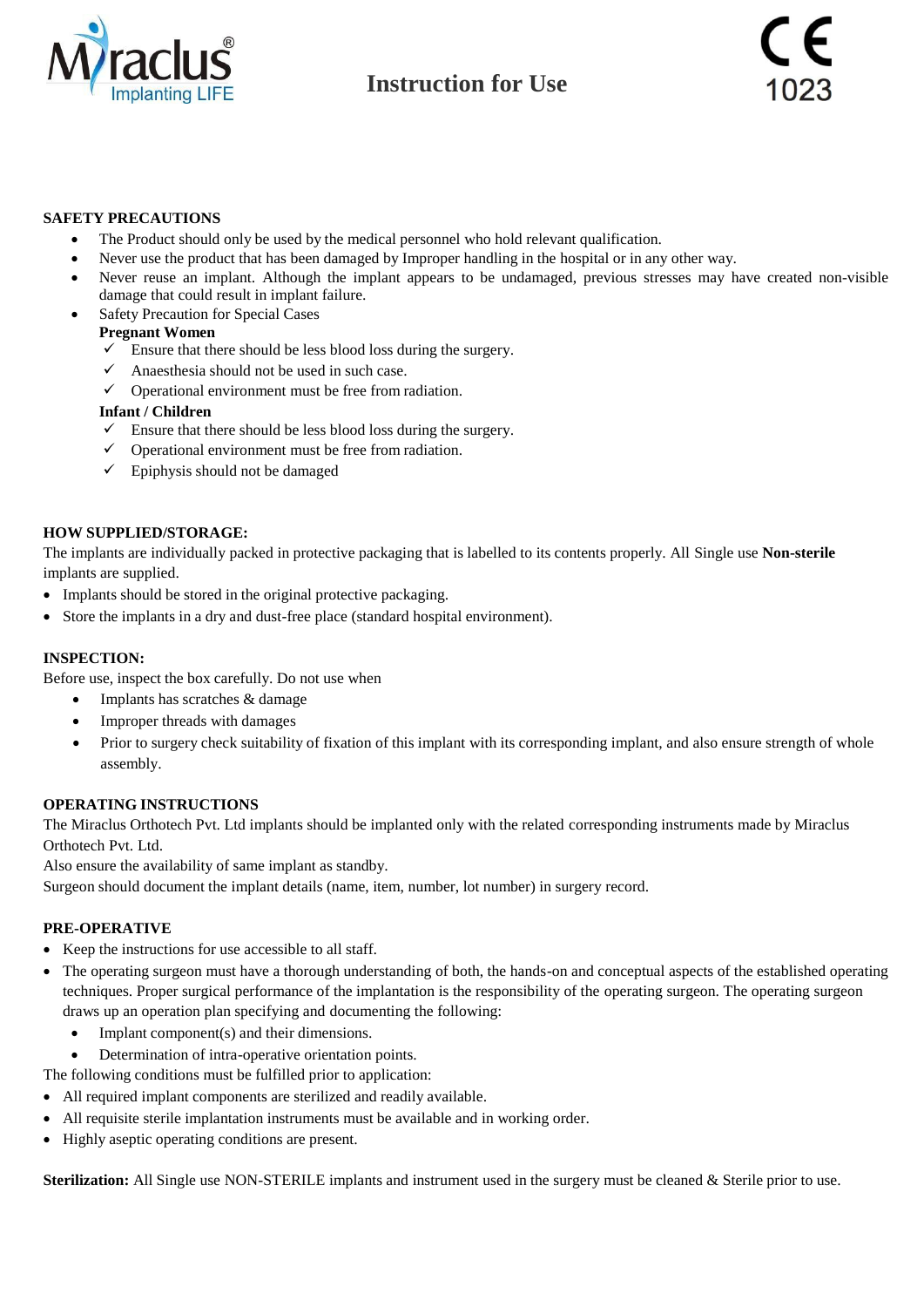



**Remove plastic packing** of implant before cleaning.

### **Cleaning Procedure:**

New products must be carefully cleaned before initial sterilization. Only trained personnel must perform cleaning Equipment: various sized soft-bristled brushes, lint-free cloths, syringes, pipettes and/or water jet, neutral enzymatic cleaner or neutral detergent with a pH 7.

1. Rinse Nails under running cold tap water for a minimum of two minutes. Use a soft-bristled brush to clean the Nails

2. Soak Nails in a neutral pH enzymatic cleaner or detergent solution for a minimum of ten minutes. Follow the enzymatic cleaner or detergent manufacturer's instructions for use for correct exposure time, temperature, water quality, and concentration.

3. Rinse Nails with cold water for a minimum of two minutes. Use a syringe, pipette, or water jet to flush lumens, channels, and other hard to reach areas.

4. Manually clean Nails for a minimum of five minutes in a freshly prepared neutral pH enzymatic cleaner or detergent solution using a soft-bristled brush. Clean Nails under water to prevent aerosolization of contaminants.

Note: Freshly prepared solution is a newly-made, clean solution.

5. Rinse Nails thoroughly with deionized (DI) or purified (PURW) water for a minimum of two minutes. Use a syringe, pipette, or water jet to flush lumens and channels.

6. Visually inspect Nails.

7. Perform a final rinse on Nails using DI or PURW water.

8. Dry Nails using a clean, soft, lint-free cloth or clean compressed air.

Note: Cleaning Agent Information: We used the following cleaning agents during internal processes of these cleaning

recommendations. These cleaning agents are not listed in preference to other available cleaning agents which may perform

satisfactorily- neutral pH enzymatic detergents (e.g. Prolystica 2X Concentrate Enzymatic Cleaner, Enzol, Endozime, and Neodisher Medizym) and neutral pH detergents (e.g. Prolystica 2X Neutral Detergent).

We are suggesting following parameter for the sterilization;

| <b>Method</b>        | Temperature | <b>Exposure time</b> | <b>Pressure</b>                        |
|----------------------|-------------|----------------------|----------------------------------------|
| Steam<br>(autoclave) | 121 Deg C.  | 15 Minutes*          | 103421 Pa / 0.1 MPa<br>$\sqrt{15}$ psi |

**Note: Recommended Steam Sterilizer (Autoclave) is Class B.**

### **WARNING:**

*The use of implants for surgery other than those for which they are intended may result in damage/ breakage of implants or patient injury.*

- The operating surgeon and operating room team must be thoroughly familiar with the operating technique, as well as the range of implants and instruments to be applied. Complete information on these subjects must be readily available at the workplace.
- The operating surgeon must be especially trained in orthopedic surgery, biomechanical principles of the skeleton, and the relevant operating techniques.
- The operating procedure must be explained to the patient, and the patient's understanding of the following information must be documented:
- The patient is aware of the risks associated with general surgery, orthopedic surgery, and with general anesthesia.
- The patient has been informed about the advantages and disadvantages of the implant & implantation procedure and about possible alternative treatments.
- The implant can be failed due to excessive load, wear and tear or infection.
- The service life of the implant is determined by body weight and physical activity. The implant must not be subjected to overload too early through extreme strain, work-related or athletic activities.
- Corrective surgery may be necessary if the implant fails.
- The patient must have his/her physician to carry out follow-up examinations of the implants at regular intervals.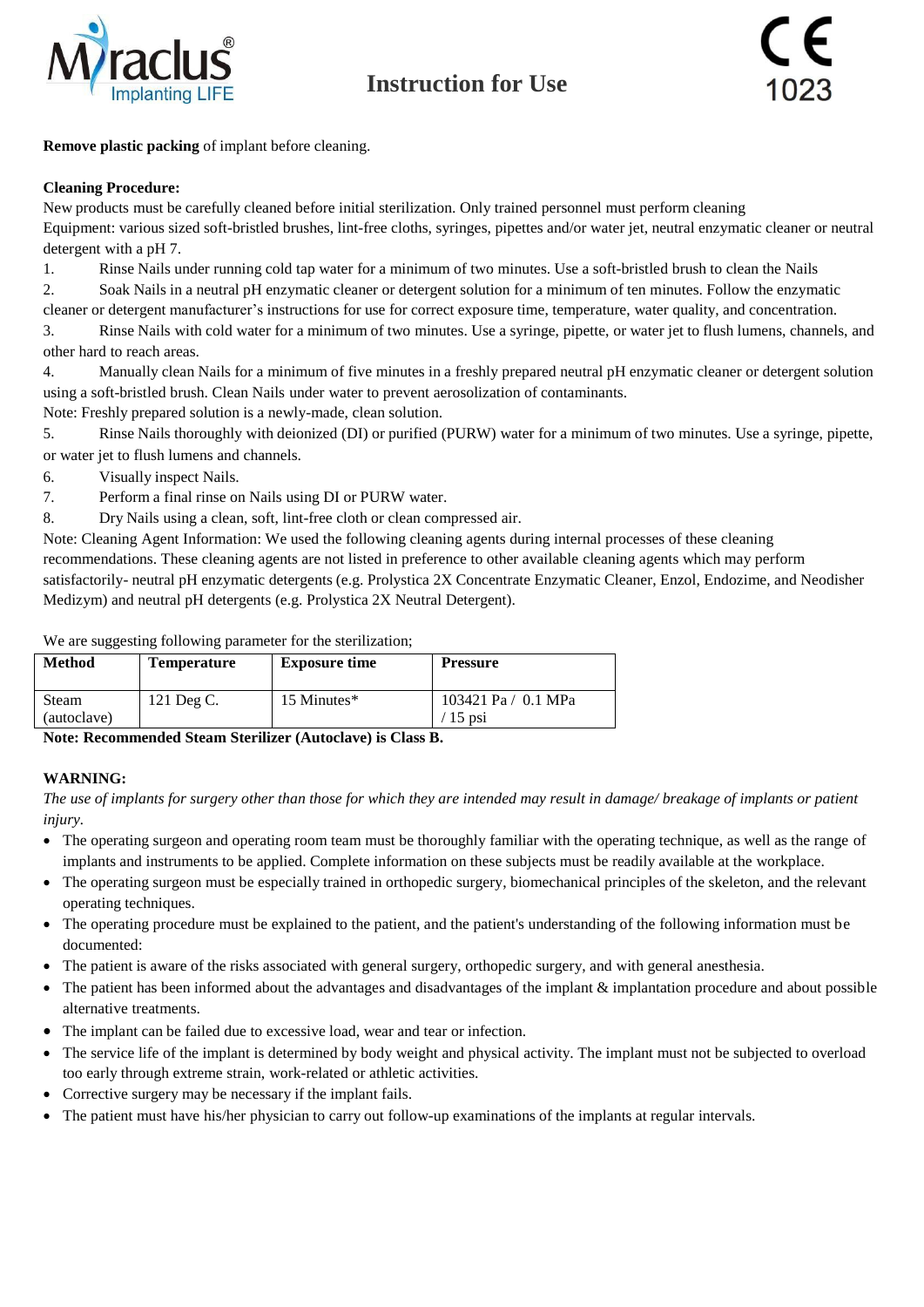



#### **INTRA-OPERATIVE**

- Prior to use, verify the integrity of the implant.
- Modification of the Implant Set is not allowed.
- Small bending of the Nail set is possible. when contouring this I.M. Nail, do not over bend and / or bend back in original shape
- Use the appropriate Drill Guide, Drill and Tap set to make the holes and threading for the bone screws to avoid damage of the screws, Nail & bone.
- Ensure sufficient rinsing in-situ for cooling and removing of potential wear material.
- Before locking the screw to the Nail, the bone has to be correctly repositioned.

#### **POST-OPERATIVE**

- Reiterate preoperative instructions to the patient.
- During the post-operative phase, in addition to mobility it is of vital importance that the physician keeps the patient well informed about post-surgical behavioural requirements.
- Ensure that the patient is aware of physical activity restrictions and possible adverse reactions.

#### **REVISION SURGERY / IMPLANT REMOVAL**

Metallic implants can be loosen, fracture, migrate, cause pain, or stress shield bone even after a fracture is healed, particularly in young active patients. The surgeon must make the final decision on implant removal if either of these occurs. If there are not any of these complications, we recommend the permanent implantation of this implants because of the risk of re-fracture and the possible complications of an additional operation.

- The surgeon must make the final decision on implant removal if either of these occurs;
	- $\checkmark$  Choice of Patient
	- $\checkmark$  Doctor's Advice based on the clinical condition of the patient
	- Deep Wound Infection/Bone Atrophy
	- $\checkmark$  Growing Skeleton
	- $\checkmark$  Tenosynovitis
	- $\checkmark$  Intra-Articular Material
	- $\checkmark$  Post traumatic Arthritis
	- $\checkmark$  Avascular Necrosis
	- $\checkmark$  Intractable Pain
	- $\checkmark$  Perforating Material
	- $\checkmark$  Infection
	- $\checkmark$  Paresthesia
- Time of removal of implant shall be suggested by the doctor depending upon the clinical condition of the patient either after the surgery or during the follow ups.
- Removal of Implant may cause the risk of re-fracture, neurovascular injury & infection.
- Bone in-growth and wear of the implant can make the removal difficult.

#### **MRI SAFETY INFORMATION**

Miraclus Orthotech implants are manufactured from Titanium (Gr-23) material, hence it do not pose any safety risk.

- Patients should be directed to seek a medical opinion before entering potentially adverse environments that could affect the performance of the implants, such as electromagnetic or magnetic fields, including a magnetic fields, including a magnetic resonance environment.
- The Miraclus Orthotech Pvt. Ltd. implants has not been evaluated for safety and compatibility in the MR environment but on the basis of literature study below mentioned points can be taken care during MRI
	- $\checkmark$  The minimum recommended time after the implantation that allows patients to safely undergo MRI examination or allowing the patient or an individual to enter the MRI environment is 6 (six) weeks.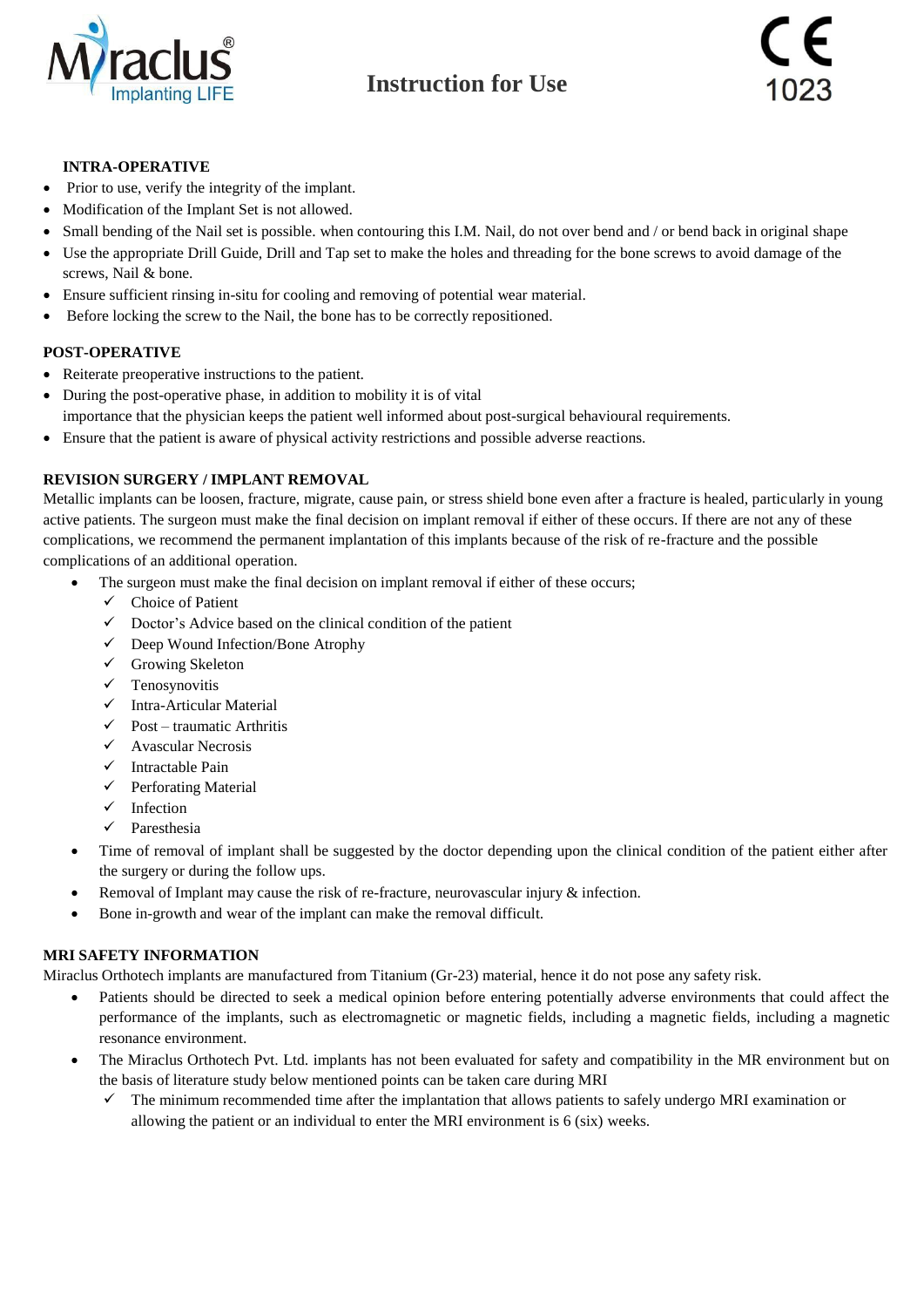



## **CLINICAL EVALUATION OF DEVICE**

The Miraclus Orthotech Pvt. Ltd. Nails are clinically safe, and effective in use as discussed and proved up to the mark in the clinical evaluation of the device.

### **DISPOSAL OF DEVICE**

Please note that using a single use device (SUD) which comes into contact with human blood or tissue constitutes, these device may be a potential biohazard and should be handled in accordance with accepted medical practice and applicable local and national requirements

#### **FOR FURTHER INFORMATION**

Please contact Miraclus Orthotech Pvt. Ltd. in case of any Query, Complain or Adverse Effect Email: [info@miraclus.com](mailto:info@miraclus.com) , Tel (+91) 079 25831332/33

|     | <b>Non-Sterile</b>                                                              |  |  |
|-----|---------------------------------------------------------------------------------|--|--|
|     | Indicating that the device has not been sterilized.                             |  |  |
|     | <b>Consult Instructions For Use</b>                                             |  |  |
|     | Note: This symbol advises the reader to consult the operating instructions for  |  |  |
|     | information needed for the proper use of the device.                            |  |  |
|     | Do not re-use                                                                   |  |  |
|     | Single use or use only once                                                     |  |  |
|     | <b>Date Of Manufacture</b>                                                      |  |  |
|     | Note: This symbol is accompanied by the date that the device was manufactured.  |  |  |
|     | The date could be year, year and month, or year, month and day, as appropriate. |  |  |
|     | <b>Catalogue Number</b>                                                         |  |  |
| REF | Note: This symbol be accompanied by the catalogue number relevant to the        |  |  |
|     | device bearing the symbol.                                                      |  |  |
|     | <b>Batch Code</b>                                                               |  |  |
|     | Note: This symbol should be accompanied by the batch code relevant to the       |  |  |
|     | device bearing the symbol.                                                      |  |  |
|     | Do Not Use If Package Is Damaged                                                |  |  |
|     | Do not use, if the packaging is compromised.                                    |  |  |
|     |                                                                                 |  |  |